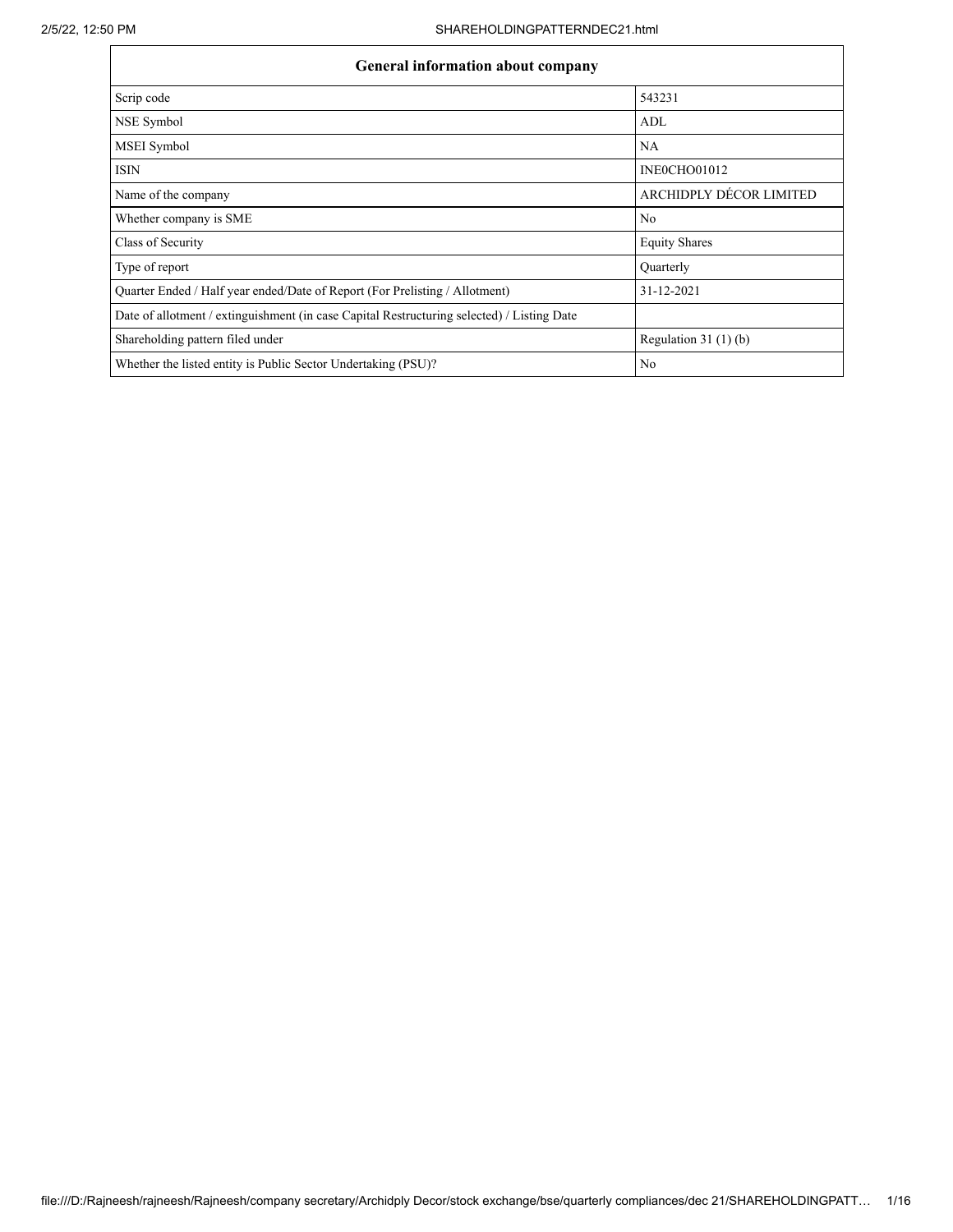|                       | <b>Declaration</b>                                                                        |                |                                |                       |                             |  |  |  |  |  |  |  |
|-----------------------|-------------------------------------------------------------------------------------------|----------------|--------------------------------|-----------------------|-----------------------------|--|--|--|--|--|--|--|
| Sr.<br>N <sub>0</sub> | Particular                                                                                | Yes/No         | Promoter and<br>Promoter Group | Public<br>shareholder | Non Promoter-<br>Non Public |  |  |  |  |  |  |  |
| $\mathbf{1}$          | Whether the Listed Entity has issued any partly paid up shares?                           | N <sub>0</sub> | N <sub>0</sub>                 | N <sub>0</sub>        | N <sub>0</sub>              |  |  |  |  |  |  |  |
| $\overline{2}$        | Whether the Listed Entity has issued any Convertible Securities<br>$\Omega$               | N <sub>0</sub> | N <sub>0</sub>                 | N <sub>0</sub>        | N <sub>0</sub>              |  |  |  |  |  |  |  |
| 3                     | Whether the Listed Entity has issued any Warrants?                                        | N <sub>0</sub> | N <sub>0</sub>                 | N <sub>0</sub>        | N <sub>0</sub>              |  |  |  |  |  |  |  |
| $\overline{4}$        | Whether the Listed Entity has any shares against which<br>depository receipts are issued? | N <sub>0</sub> | N <sub>0</sub>                 | N <sub>0</sub>        | N <sub>0</sub>              |  |  |  |  |  |  |  |
| 5                     | Whether the Listed Entity has any shares in locked-in?                                    | Yes            | Yes                            | N <sub>0</sub>        | N <sub>0</sub>              |  |  |  |  |  |  |  |
| 6                     | Whether any shares held by promoters are pledge or otherwise<br>encumbered?               | N <sub>0</sub> | N <sub>0</sub>                 |                       |                             |  |  |  |  |  |  |  |
| $\overline{7}$        | Whether company has equity shares with differential voting<br>rights?                     | N <sub>0</sub> | N <sub>0</sub>                 | N <sub>0</sub>        | N <sub>0</sub>              |  |  |  |  |  |  |  |
| 8                     | Whether the listed entity has any significant beneficial owner?                           | N <sub>0</sub> |                                |                       |                             |  |  |  |  |  |  |  |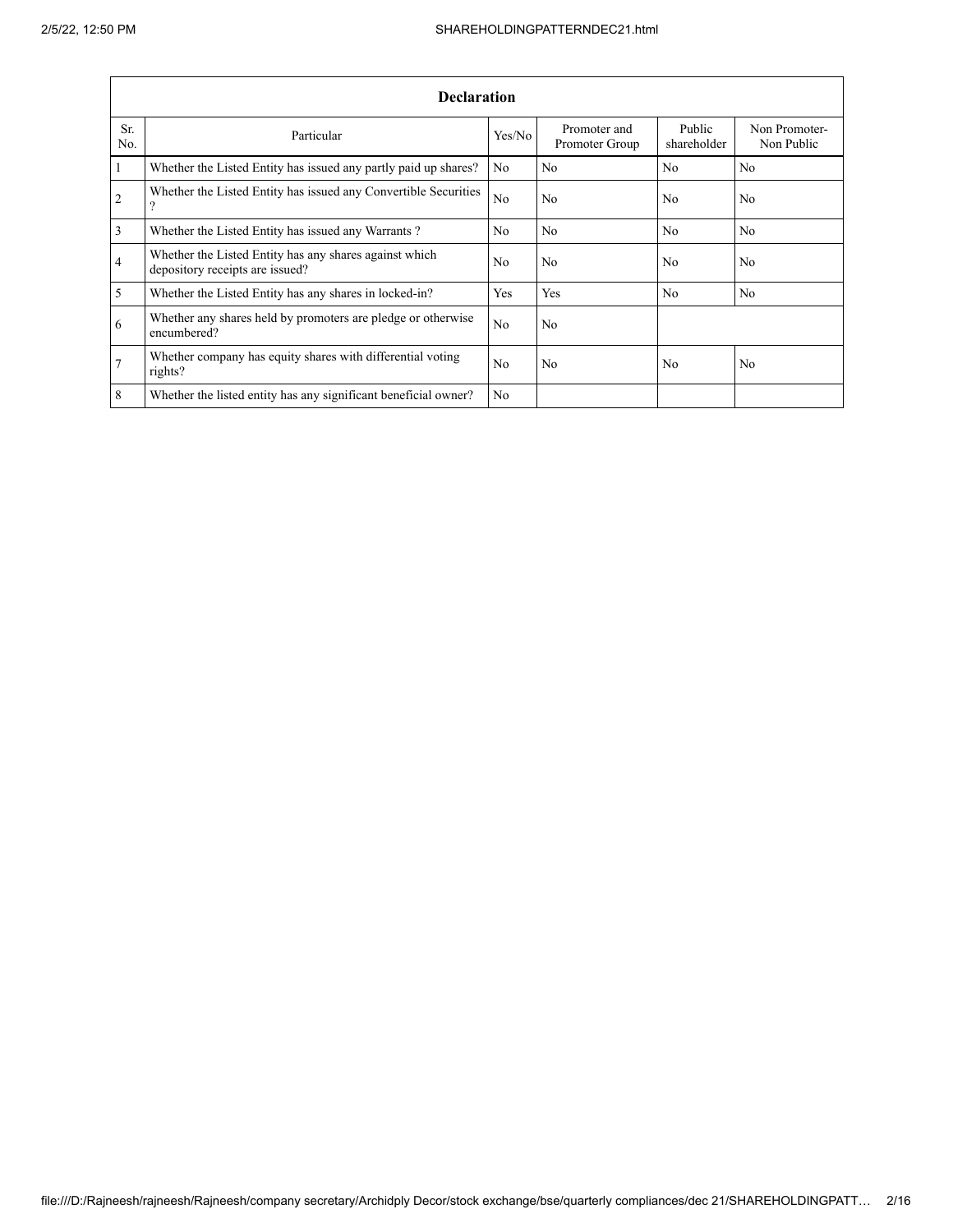|                 | Category                                  | Nos. Of      | No. of<br>fully paid | No. Of<br>Partly   | No. Of<br>shares         | Total nos.<br>shares         | Shareholding as a<br>% of total no. of<br>shares (calculated<br>as per SCRR, 1957)<br>(VIII) As a $%$ of<br>$(A+B+C2)$ | class of securities (IX)  |               |            | Number of Voting Rights held in each |
|-----------------|-------------------------------------------|--------------|----------------------|--------------------|--------------------------|------------------------------|------------------------------------------------------------------------------------------------------------------------|---------------------------|---------------|------------|--------------------------------------|
| Category<br>(I) | of<br>shareholder                         | shareholders | up equity            | paid-up<br>equity  | underlying<br>Depository | held (VII)                   |                                                                                                                        | No of Voting (XIV) Rights |               | Total as a |                                      |
|                 | (II)                                      | (III)        | shares<br>held (IV)  | shares<br>held (V) | Receipts<br>(VI)         | $= (IV) +$<br>$(V)$ + $(VI)$ |                                                                                                                        | Class<br>eg: $X$          | Class<br>eg:y | Total      | $%$ of<br>$(A+B+C)$                  |
| (A)             | Promoter<br>&<br>Promoter<br>Group        | 15           | 4061399              |                    |                          | 4061399                      | 72.96                                                                                                                  | 4061399                   |               | 4061399    | 72.96                                |
| (B)             | Public                                    | 7953         | 1504851              |                    |                          | 1504851                      | 27.04                                                                                                                  | 1504851                   |               | 1504851    | 27.04                                |
| (C)             | Non<br>Promoter-<br>Non Public            |              |                      |                    |                          |                              |                                                                                                                        |                           |               |            |                                      |
| (C1)            | <b>Shares</b><br>underlying<br><b>DRs</b> |              |                      |                    |                          |                              |                                                                                                                        |                           |               |            |                                      |
| (C2)            | Shares held<br>by<br>Employee<br>Trusts   |              |                      |                    |                          |                              |                                                                                                                        |                           |               |            |                                      |
|                 | Total                                     | 7968         | 5566250              |                    |                          | 5566250                      | 100                                                                                                                    | 5566250                   |               | 5566250    | 100                                  |

# **Table I - Summary Statement holding of specified securities**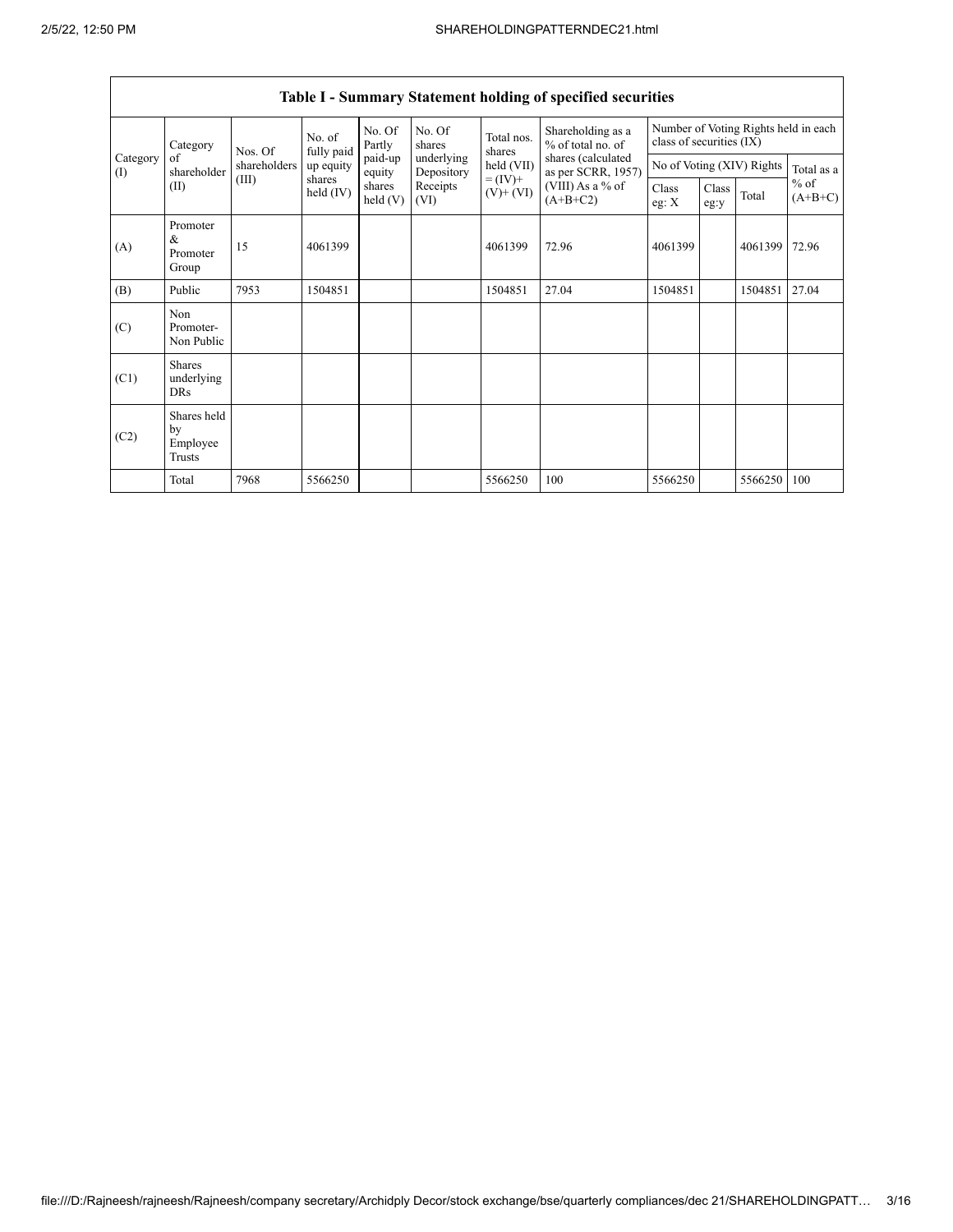Г

|                 |                                           |                                                                                                                                                           |                                                  |                                                                                                    | Table I - Summary Statement holding of specified securities                               |                                                         |                       |                                                                               |                                |                                       |
|-----------------|-------------------------------------------|-----------------------------------------------------------------------------------------------------------------------------------------------------------|--------------------------------------------------|----------------------------------------------------------------------------------------------------|-------------------------------------------------------------------------------------------|---------------------------------------------------------|-----------------------|-------------------------------------------------------------------------------|--------------------------------|---------------------------------------|
| Category<br>(1) | Category<br>of<br>shareholder<br>(II)     | No. Of<br>No. of<br>Shares<br>Shares<br>Underlying<br>Underlying<br>Outstanding<br>Outstanding<br>convertible<br>Warrants<br>securities<br>$(X_i)$<br>(X) |                                                  | No. Of Shares<br>Underlying<br>Outstanding<br>convertible                                          | Shareholding, as a<br>% assuming full<br>conversion of<br>convertible<br>securities (as a | Number of<br>Locked in shares<br>(XII)                  |                       | Number of<br><b>Shares</b><br>pledged or<br>otherwise<br>encumbered<br>(XIII) |                                | Number of<br>equity shares<br>held in |
|                 |                                           |                                                                                                                                                           | securities and<br>No. Of<br>Warrants (Xi)<br>(a) | percentage of<br>diluted share<br>capital) $(XI)$ =<br>$(VII)+(X)$ As a % of No. (a)<br>$(A+B+C2)$ |                                                                                           | As a<br>$%$ of<br>total<br><b>Shares</b><br>held<br>(b) | N <sub>0</sub><br>(a) | As a<br>$%$ of<br>total<br>Shares<br>held<br>(b)                              | dematerialized<br>form $(XIV)$ |                                       |
| (A)             | Promoter<br>&<br>Promoter<br>Group        |                                                                                                                                                           |                                                  |                                                                                                    | 72.96                                                                                     | 4058659                                                 | 99.93                 |                                                                               |                                | 4011399                               |
| (B)             | Public                                    |                                                                                                                                                           |                                                  |                                                                                                    | 27.04                                                                                     |                                                         |                       |                                                                               |                                | 1480983                               |
| (C)             | Non<br>Promoter-<br>Non Public            |                                                                                                                                                           |                                                  |                                                                                                    |                                                                                           |                                                         |                       |                                                                               |                                |                                       |
| (C1)            | <b>Shares</b><br>underlying<br><b>DRs</b> |                                                                                                                                                           |                                                  |                                                                                                    |                                                                                           |                                                         |                       |                                                                               |                                |                                       |
| (C2)            | Shares held<br>by<br>Employee<br>Trusts   |                                                                                                                                                           |                                                  |                                                                                                    |                                                                                           |                                                         |                       |                                                                               |                                |                                       |
|                 | Total                                     |                                                                                                                                                           |                                                  |                                                                                                    | 100                                                                                       | 4058659                                                 | 72.92                 |                                                                               |                                | 5492382                               |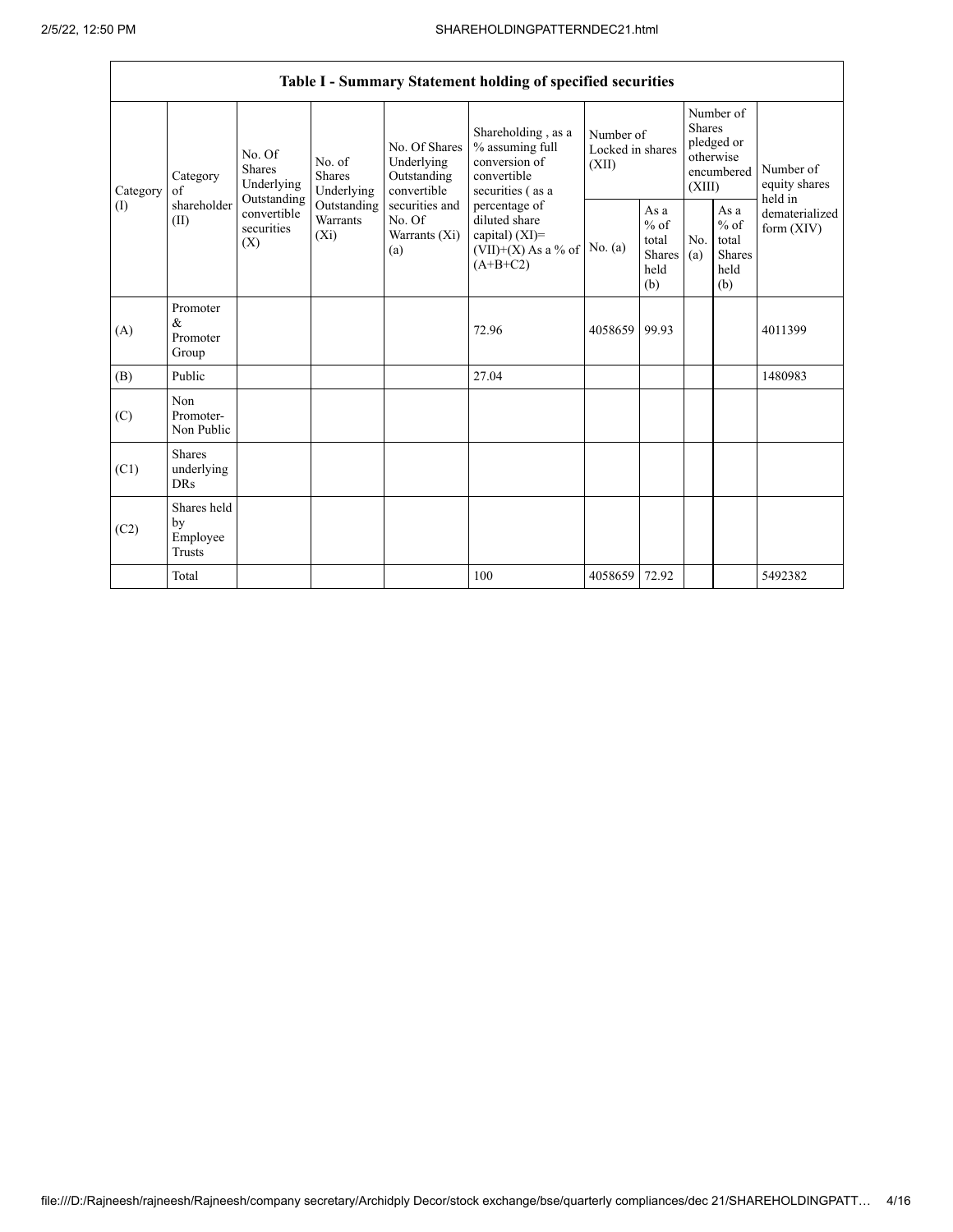|                                                                                             | Table II - Statement showing shareholding pattern of the Promoter and Promoter Group                                |                                                                              |                            |                                 |                                    |                             |                                              |                               |               |                                 |                                 |  |
|---------------------------------------------------------------------------------------------|---------------------------------------------------------------------------------------------------------------------|------------------------------------------------------------------------------|----------------------------|---------------------------------|------------------------------------|-----------------------------|----------------------------------------------|-------------------------------|---------------|---------------------------------|---------------------------------|--|
|                                                                                             |                                                                                                                     |                                                                              | No. of                     | No.<br>Of                       | No. Of                             | Total<br>nos.               | Shareholding<br>as a % of total              | each class of securities (IX) |               | Number of Voting Rights held in |                                 |  |
| Sr.                                                                                         | Category & Name<br>of the                                                                                           | Nos. Of<br>shareholders                                                      | fully<br>paid up<br>equity | Partly<br>paid-<br>up           | shares<br>underlying<br>Depository | shares<br>held<br>$(VII) =$ | no. of shares<br>(calculated as<br>per SCRR, | No of Voting (XIV) Rights     |               |                                 | Total<br>as a %                 |  |
|                                                                                             | Shareholders (I)                                                                                                    | (III)                                                                        | shares<br>held $(IV)$      | equity<br>shares<br>held<br>(V) | Receipts<br>(VI)                   | $(IV)$ +<br>$(V)$ +<br>(VI) | 1957) (VIII)<br>As a % of<br>$(A+B+C2)$      | Class eg:<br>X                | Class<br>eg:y | Total                           | of<br>Total<br>Voting<br>rights |  |
| A                                                                                           | Table II - Statement showing shareholding pattern of the Promoter and Promoter Group                                |                                                                              |                            |                                 |                                    |                             |                                              |                               |               |                                 |                                 |  |
| (1)                                                                                         | Indian                                                                                                              |                                                                              |                            |                                 |                                    |                             |                                              |                               |               |                                 |                                 |  |
| (a)                                                                                         | Individuals/Hindu<br>undivided Family                                                                               | 10                                                                           | 746791                     |                                 |                                    | 746791                      | 13.42                                        | 746791                        |               | 746791                          | 13.42                           |  |
| (d)                                                                                         | Any Other<br>(specify)                                                                                              | 5                                                                            | 3314608                    |                                 |                                    | 3314608                     | 59.55                                        | 3314608                       |               | 3314608                         | 59.55                           |  |
| Sub-Total (A)<br>(1)                                                                        |                                                                                                                     | 15                                                                           | 4061399                    |                                 |                                    | 4061399                     | 72.96                                        | 4061399                       |               | 4061399                         | 72.96                           |  |
| (2)                                                                                         | Foreign                                                                                                             |                                                                              |                            |                                 |                                    |                             |                                              |                               |               |                                 |                                 |  |
| Total<br>Shareholding<br>of Promoter<br>and Promoter<br>Group $(A)=$<br>$(A)(1)+(A)$<br>(2) |                                                                                                                     | 15                                                                           | 4061399                    |                                 |                                    | 4061399                     | 72.96                                        | 4061399                       |               | 4061399                         | 72.96                           |  |
| В                                                                                           |                                                                                                                     | Table III - Statement showing shareholding pattern of the Public shareholder |                            |                                 |                                    |                             |                                              |                               |               |                                 |                                 |  |
| (1)                                                                                         | Institutions                                                                                                        |                                                                              |                            |                                 |                                    |                             |                                              |                               |               |                                 |                                 |  |
| (3)                                                                                         | Non-institutions                                                                                                    |                                                                              |                            |                                 |                                    |                             |                                              |                               |               |                                 |                                 |  |
| (a(i))                                                                                      | Individuals -<br>i.Individual<br>shareholders<br>holding nominal<br>share capital up to<br>Rs. 2 lakhs.             | 7786                                                                         | 1059082                    |                                 |                                    | 1059082                     | 19.03                                        | 1059082                       |               | 1059082                         | 19.03                           |  |
| (a(ii))                                                                                     | Individuals - ii.<br>Individual<br>shareholders<br>holding nominal<br>share capital in<br>excess of Rs. 2<br>lakhs. | 7                                                                            | 374381                     |                                 |                                    | 374381                      | 6.73                                         | 374381                        |               | 374381                          | 6.73                            |  |
| (e)                                                                                         | Any Other<br>(specify)                                                                                              | 160                                                                          | 71388                      |                                 |                                    | 71388                       | 1.28                                         | 71388                         |               | 71388                           | 1.28                            |  |
| Sub-Total (B)<br>(3)                                                                        |                                                                                                                     | 7953                                                                         | 1504851                    |                                 |                                    | 1504851                     | 27.04                                        | 1504851                       |               | 1504851                         | 27.04                           |  |
| <b>Total Public</b><br>Shareholding<br>$(B)=(B)(1)+$<br>$(B)(2)+(B)(3)$                     |                                                                                                                     | 7953                                                                         | 1504851                    |                                 |                                    | 1504851                     | 27.04                                        | 1504851                       |               | 1504851                         | 27.04                           |  |
| С                                                                                           | Table IV - Statement showing shareholding pattern of the Non Promoter- Non Public shareholder                       |                                                                              |                            |                                 |                                    |                             |                                              |                               |               |                                 |                                 |  |
| Total (<br>$A+B+C2$ )                                                                       |                                                                                                                     | 7968                                                                         | 5566250                    |                                 |                                    | 5566250                     | 100                                          | 5566250                       |               | 5566250                         | 100                             |  |
| Total<br>$(A+B+C)$                                                                          |                                                                                                                     | 7968                                                                         | 5566250                    |                                 |                                    | 5566250                     | 100                                          | 5566250                       |               | 5566250                         | 100                             |  |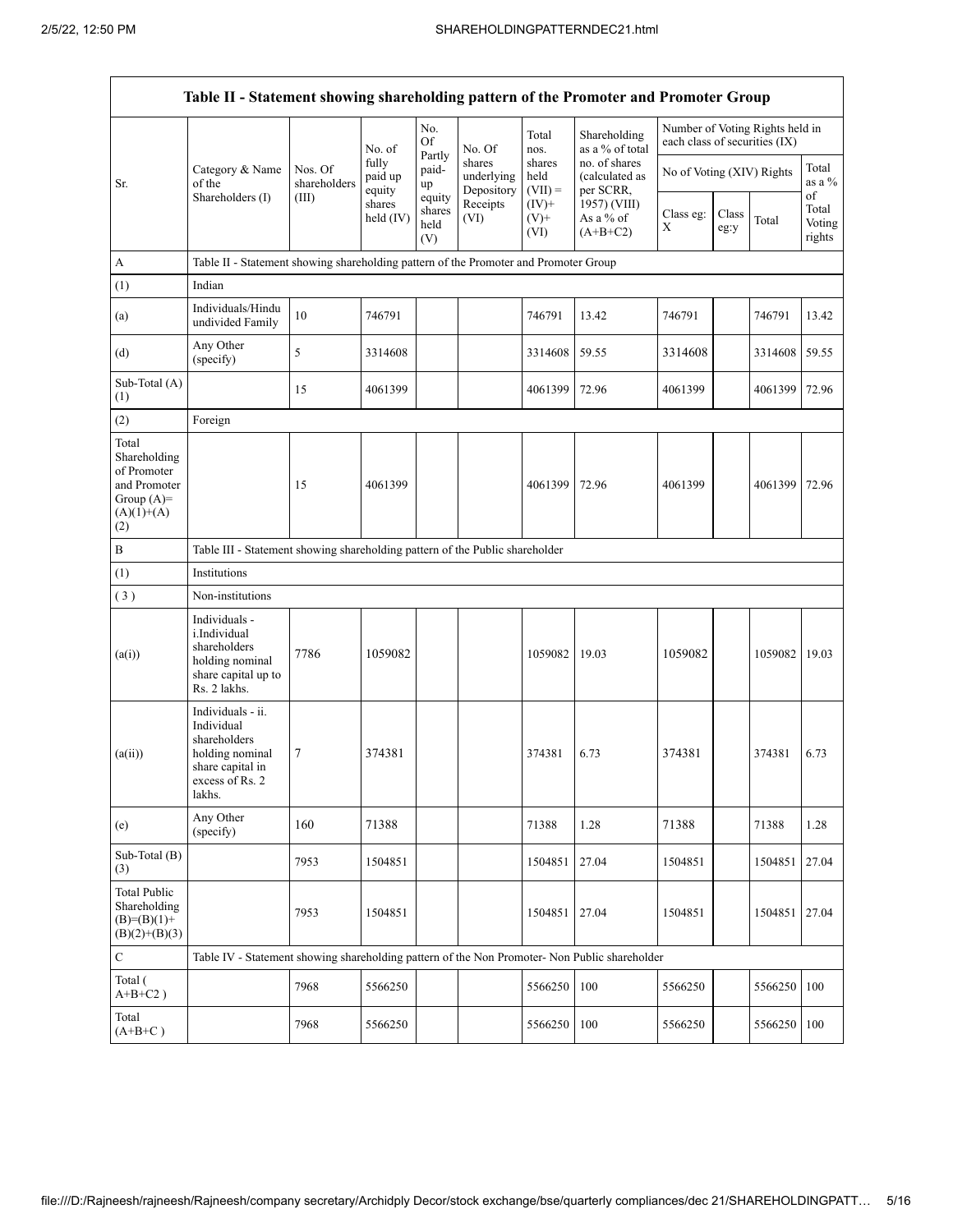| Table II - Statement showing shareholding pattern of the Promoter and Promoter Group        |                                                                                                                                              |                         |                                                                 |                                                                                                    |                                        |                                                         |            |                                                                  |                                         |  |  |  |
|---------------------------------------------------------------------------------------------|----------------------------------------------------------------------------------------------------------------------------------------------|-------------------------|-----------------------------------------------------------------|----------------------------------------------------------------------------------------------------|----------------------------------------|---------------------------------------------------------|------------|------------------------------------------------------------------|-----------------------------------------|--|--|--|
|                                                                                             | No. Of<br>No. of<br><b>Shares</b><br><b>Shares</b><br>Underlying<br>Underlying<br>Outstanding<br>convertible<br>securities<br>$(X_i)$<br>(X) |                         | No. Of Shares<br>Underlying<br>Outstanding                      | Shareholding, as a<br>% assuming full<br>conversion of<br>convertible<br>securities (as a          | Number of<br>Locked in shares<br>(XII) |                                                         |            | Number of Shares<br>pledged or<br>otherwise<br>encumbered (XIII) | Number of<br>equity shares              |  |  |  |
| Sr.                                                                                         |                                                                                                                                              | Outstanding<br>Warrants | convertible<br>securities and<br>No. Of<br>Warrants (Xi)<br>(a) | percentage of<br>diluted share<br>capital) (XI)=<br>$(VII)+(X)$ As a %<br>of $(A+B+C2)$            | No. $(a)$                              | As a<br>$%$ of<br>total<br><b>Shares</b><br>held<br>(b) | No.<br>(a) | As a % of total<br>Shares held<br>(b)                            | held in<br>dematerialized<br>form (XIV) |  |  |  |
| $\mathbf{A}$                                                                                |                                                                                                                                              |                         |                                                                 | Table II - Statement showing shareholding pattern of the Promoter and Promoter Group               |                                        |                                                         |            |                                                                  |                                         |  |  |  |
| (1)                                                                                         | Indian                                                                                                                                       |                         |                                                                 |                                                                                                    |                                        |                                                         |            |                                                                  |                                         |  |  |  |
| (a)                                                                                         |                                                                                                                                              |                         |                                                                 | 13.42                                                                                              | 744051                                 | 99.63                                                   |            |                                                                  | 696791                                  |  |  |  |
| (d)                                                                                         |                                                                                                                                              |                         |                                                                 | 59.55                                                                                              | 3314608                                | 100                                                     |            |                                                                  | 3314608                                 |  |  |  |
| Sub-Total<br>(A)(1)                                                                         |                                                                                                                                              |                         |                                                                 | 72.96                                                                                              | 4058659                                | 99.93                                                   |            |                                                                  | 4011399                                 |  |  |  |
| (2)                                                                                         | Foreign                                                                                                                                      |                         |                                                                 |                                                                                                    |                                        |                                                         |            |                                                                  |                                         |  |  |  |
| Total<br>Shareholding<br>of Promoter<br>and Promoter<br>Group $(A)=$<br>$(A)(1)+(A)$<br>(2) |                                                                                                                                              |                         |                                                                 | 72.96                                                                                              | 4058659 99.93                          |                                                         |            |                                                                  | 4011399                                 |  |  |  |
| $\, {\bf B}$                                                                                |                                                                                                                                              |                         |                                                                 | Table III - Statement showing shareholding pattern of the Public shareholder                       |                                        |                                                         |            |                                                                  |                                         |  |  |  |
| (1)                                                                                         | Institutions                                                                                                                                 |                         |                                                                 |                                                                                                    |                                        |                                                         |            |                                                                  |                                         |  |  |  |
| (3)                                                                                         | Non-institutions                                                                                                                             |                         |                                                                 |                                                                                                    |                                        |                                                         |            |                                                                  |                                         |  |  |  |
| (a(i))                                                                                      |                                                                                                                                              |                         |                                                                 | 19.03                                                                                              |                                        |                                                         |            |                                                                  | 1046081                                 |  |  |  |
| (a(ii))                                                                                     |                                                                                                                                              |                         |                                                                 | 6.73                                                                                               |                                        |                                                         |            |                                                                  | 372956                                  |  |  |  |
| (e)                                                                                         |                                                                                                                                              |                         |                                                                 | 1.28                                                                                               |                                        |                                                         |            |                                                                  | 61946                                   |  |  |  |
| Sub-Total (B)<br>(3)                                                                        |                                                                                                                                              |                         |                                                                 | 27.04                                                                                              |                                        |                                                         |            |                                                                  | 1480983                                 |  |  |  |
| <b>Total Public</b><br>Shareholding<br>$(B)=(B)(1)+$<br>$(B)(2)+(B)$<br>(3)                 |                                                                                                                                              |                         |                                                                 | 27.04                                                                                              |                                        |                                                         |            |                                                                  | 1480983                                 |  |  |  |
| $\mathbf C$                                                                                 |                                                                                                                                              |                         |                                                                 | Table IV - Statement showing shareholding pattern of the Non Promoter- Non Public shareholder      |                                        |                                                         |            |                                                                  |                                         |  |  |  |
| Total (<br>$A+B+C2$ )                                                                       |                                                                                                                                              |                         |                                                                 | 100                                                                                                | 4058659                                | 72.92                                                   |            |                                                                  | 5492382                                 |  |  |  |
| Total<br>$(A+B+C)$                                                                          |                                                                                                                                              |                         |                                                                 | 100                                                                                                | 4058659                                | 72.92                                                   |            |                                                                  | 5492382                                 |  |  |  |
| Disclosure of notes on shareholding pattern                                                 |                                                                                                                                              |                         |                                                                 |                                                                                                    |                                        |                                                         |            | Textual<br>Information $(1)$                                     |                                         |  |  |  |
|                                                                                             |                                                                                                                                              |                         |                                                                 | Disclosure of notes in case of promoter holiding in dematerialsed form is less than 100 percentage |                                        |                                                         |            | Textual<br>Information(1)                                        |                                         |  |  |  |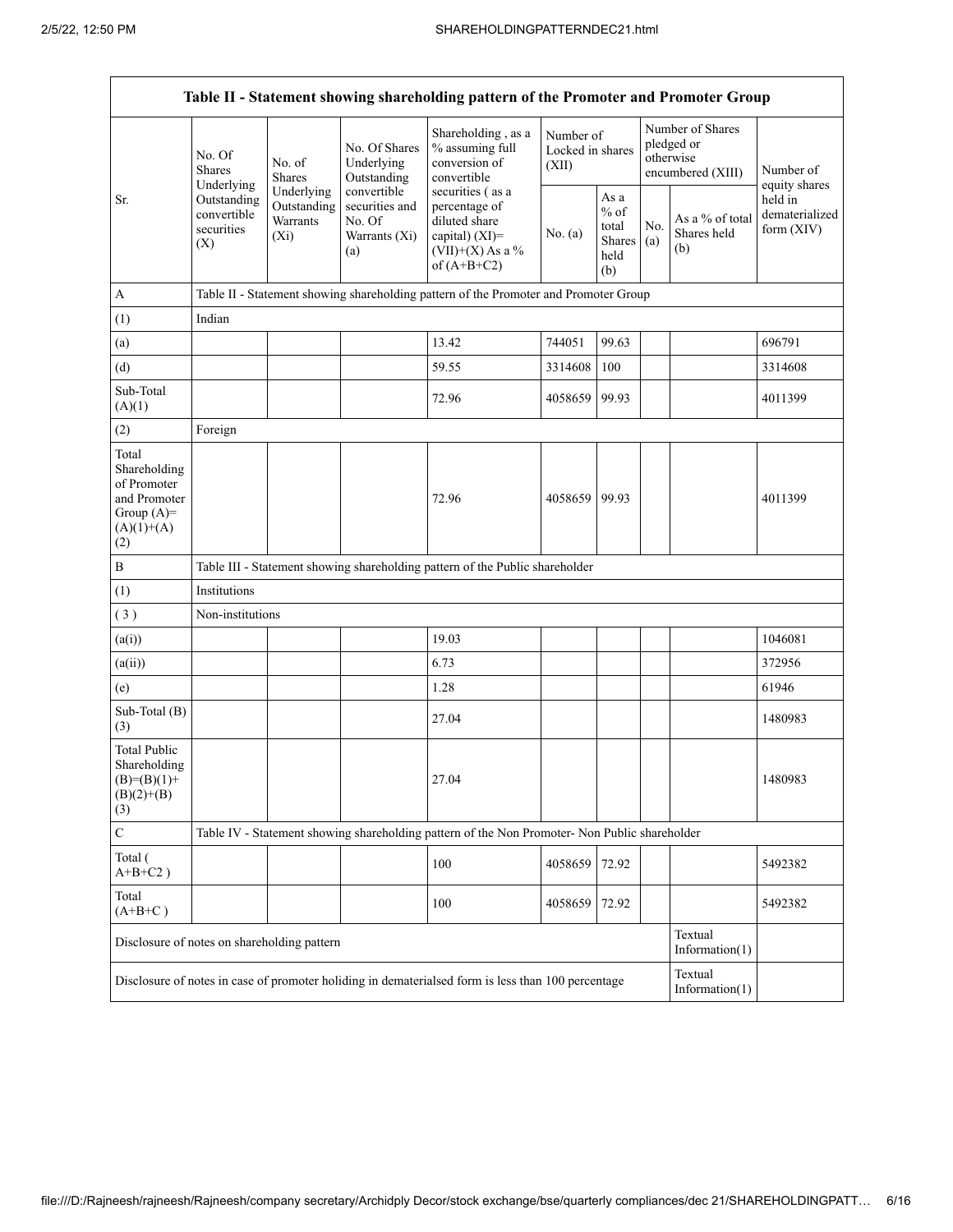Г

┑

| <b>Text Block</b>     |                                                                                                                                                                                                                                           |  |  |  |  |  |  |
|-----------------------|-------------------------------------------------------------------------------------------------------------------------------------------------------------------------------------------------------------------------------------------|--|--|--|--|--|--|
| Textual Information() | Fraction shares of 2740 arising due to the scheme of Demerger has been transferred to the trustee Mr.<br>Shyam Daga, Promoter of the company.                                                                                             |  |  |  |  |  |  |
| Textual Information() | The shares held by the promoters before the Demerger scheme are in physical form and there is delay in<br>the converting it to the demat form due to the COVID and delay in updation of records. The same will<br>be done at the earliest |  |  |  |  |  |  |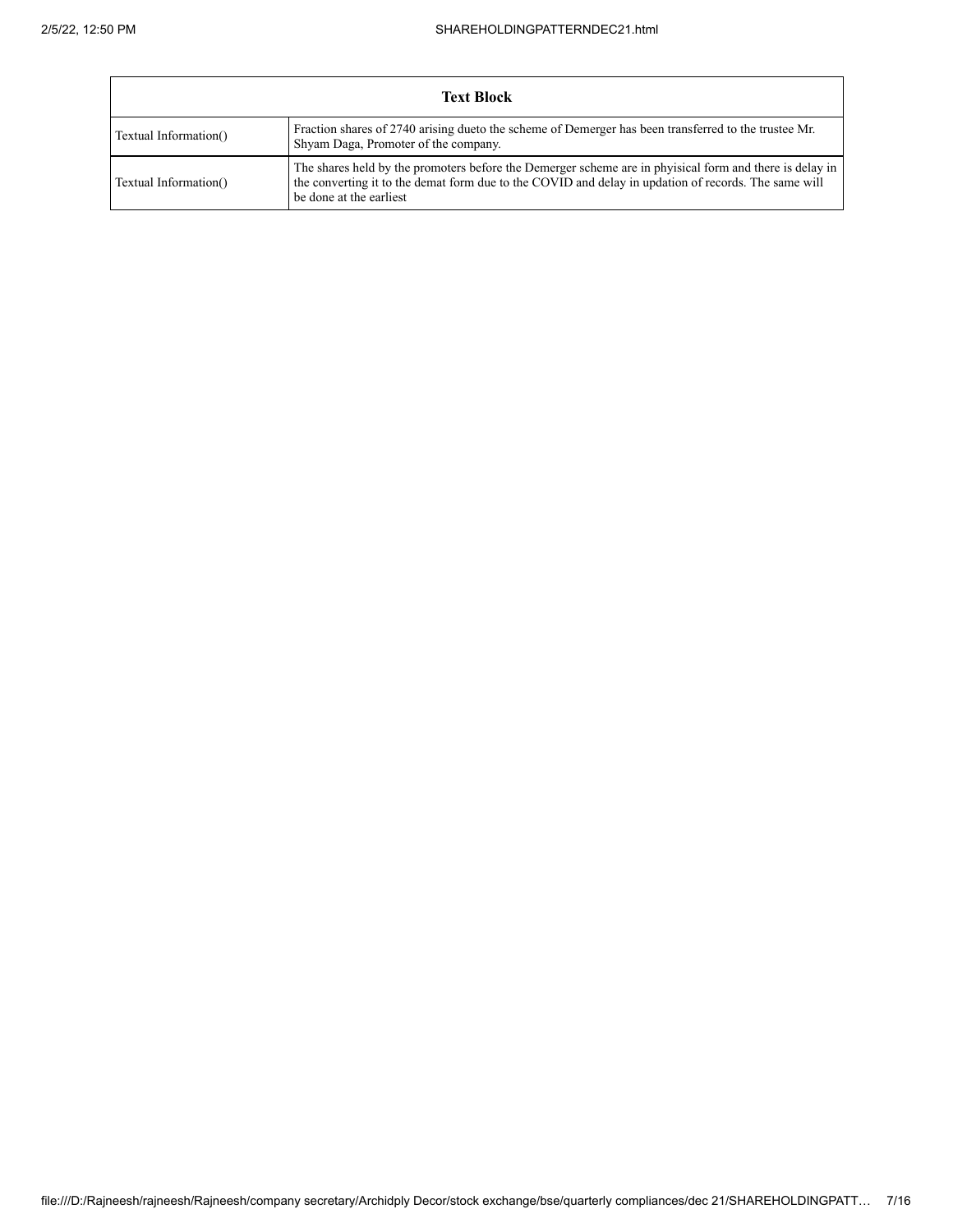| Individuals/Hindu undivided Family                                                                                                                                                          |                              |                             |                                    |                          |                  |                              |                              |  |  |  |  |
|---------------------------------------------------------------------------------------------------------------------------------------------------------------------------------------------|------------------------------|-----------------------------|------------------------------------|--------------------------|------------------|------------------------------|------------------------------|--|--|--|--|
| Searial No.                                                                                                                                                                                 | $\mathbf{1}$                 | $\overline{2}$              | 3                                  | $\overline{4}$           | 5                | 6                            | $\overline{7}$               |  |  |  |  |
| Name of the<br>Shareholders (I)                                                                                                                                                             | DEENDAYAL<br><b>DAGA HUF</b> | <b>SHYAM</b><br><b>DAGA</b> | <b>SANGEETA</b><br><b>BHARADIA</b> | DEENDAYAL<br><b>DAGA</b> | <b>USHA DAGA</b> | <b>VIRESH</b><br><b>VYAS</b> | <b>ARPITA</b><br><b>DAGA</b> |  |  |  |  |
| PAN(II)                                                                                                                                                                                     | AAAHD9420P                   | ABRPD9021C                  | ACAPB4241Q                         | ACBPD8413H               | ACFPD3879B       | ACMPV9284D                   | AGGPD4313D                   |  |  |  |  |
| No. of fully paid<br>up equity shares<br>held (IV)                                                                                                                                          | 5000                         | 171161                      | 1025                               | 192905                   | 190085           | 10                           | 24950                        |  |  |  |  |
| No. Of Partly paid-<br>up equity shares<br>held(V)                                                                                                                                          |                              |                             |                                    |                          |                  |                              |                              |  |  |  |  |
| No. Of shares<br>underlying<br>Depository<br>Receipts (VI)                                                                                                                                  |                              |                             |                                    |                          |                  |                              |                              |  |  |  |  |
| Total nos. shares<br>held $(VII) = (IV) +$<br>$(V)$ + $(VI)$                                                                                                                                | 5000                         | 171161                      | 1025                               | 192905                   | 190085           | 10                           | 24950                        |  |  |  |  |
| Shareholding as a<br>% of total no. of<br>shares (calculated<br>as per SCRR,<br>1957) (VIII) As a<br>% of $(A+B+C2)$                                                                        | 0.09                         | 3.07                        | 0.02                               | 3.47                     | 3.41             | $\boldsymbol{0}$             | 0.45                         |  |  |  |  |
| Number of Voting Rights held in each class of securities (IX)                                                                                                                               |                              |                             |                                    |                          |                  |                              |                              |  |  |  |  |
| Class eg:X                                                                                                                                                                                  | 5000                         | 171161                      | 1025                               | 192905                   | 190085           | 10                           | 24950                        |  |  |  |  |
| Class eg:y                                                                                                                                                                                  |                              |                             |                                    |                          |                  |                              |                              |  |  |  |  |
| Total                                                                                                                                                                                       | 5000                         | 171161                      | 1025                               | 192905                   | 190085           | 10                           | 24950                        |  |  |  |  |
| Total as a % of<br>Total Voting rights                                                                                                                                                      | 0.09                         | 3.07                        | 0.02                               | 3.47                     | 3.41             | $\boldsymbol{0}$             | 0.45                         |  |  |  |  |
| No. Of Shares<br>Underlying<br>Outstanding<br>convertible<br>securities $(X)$                                                                                                               |                              |                             |                                    |                          |                  |                              |                              |  |  |  |  |
| No. of Shares<br>Underlying<br>Outstanding<br>Warrants (Xi)                                                                                                                                 |                              |                             |                                    |                          |                  |                              |                              |  |  |  |  |
| No. Of Shares<br>Underlying<br>Outstanding<br>convertible<br>securities and No.<br>Of Warrants (Xi)<br>(a)                                                                                  |                              |                             |                                    |                          |                  |                              |                              |  |  |  |  |
| Shareholding, as a<br>% assuming full<br>conversion of<br>convertible<br>securities (as a<br>percentage of<br>diluted share<br>capital) $(XI)$ =<br>$(VII)+(Xi)(a)$ As a<br>% of $(A+B+C2)$ | 0.09                         | 3.07                        | 0.02                               | 3.47                     | 3.41             | $\mathbf{0}$                 | 0.45                         |  |  |  |  |
| Number of Locked in shares (XII)                                                                                                                                                            |                              |                             |                                    |                          |                  |                              |                              |  |  |  |  |
| No. $(a)$                                                                                                                                                                                   | 5000                         | 168421                      | 1025                               | 192905                   | 190085           | 10                           | 24950                        |  |  |  |  |
| As a % of total<br>Shares held (b)                                                                                                                                                          | 100                          | 98.4                        | 100                                | 100                      | 100              | 100                          | 100                          |  |  |  |  |
| Number of Shares pledged or otherwise encumbered (XIII)                                                                                                                                     |                              |                             |                                    |                          |                  |                              |                              |  |  |  |  |
| No. $(a)$                                                                                                                                                                                   |                              |                             |                                    |                          |                  |                              |                              |  |  |  |  |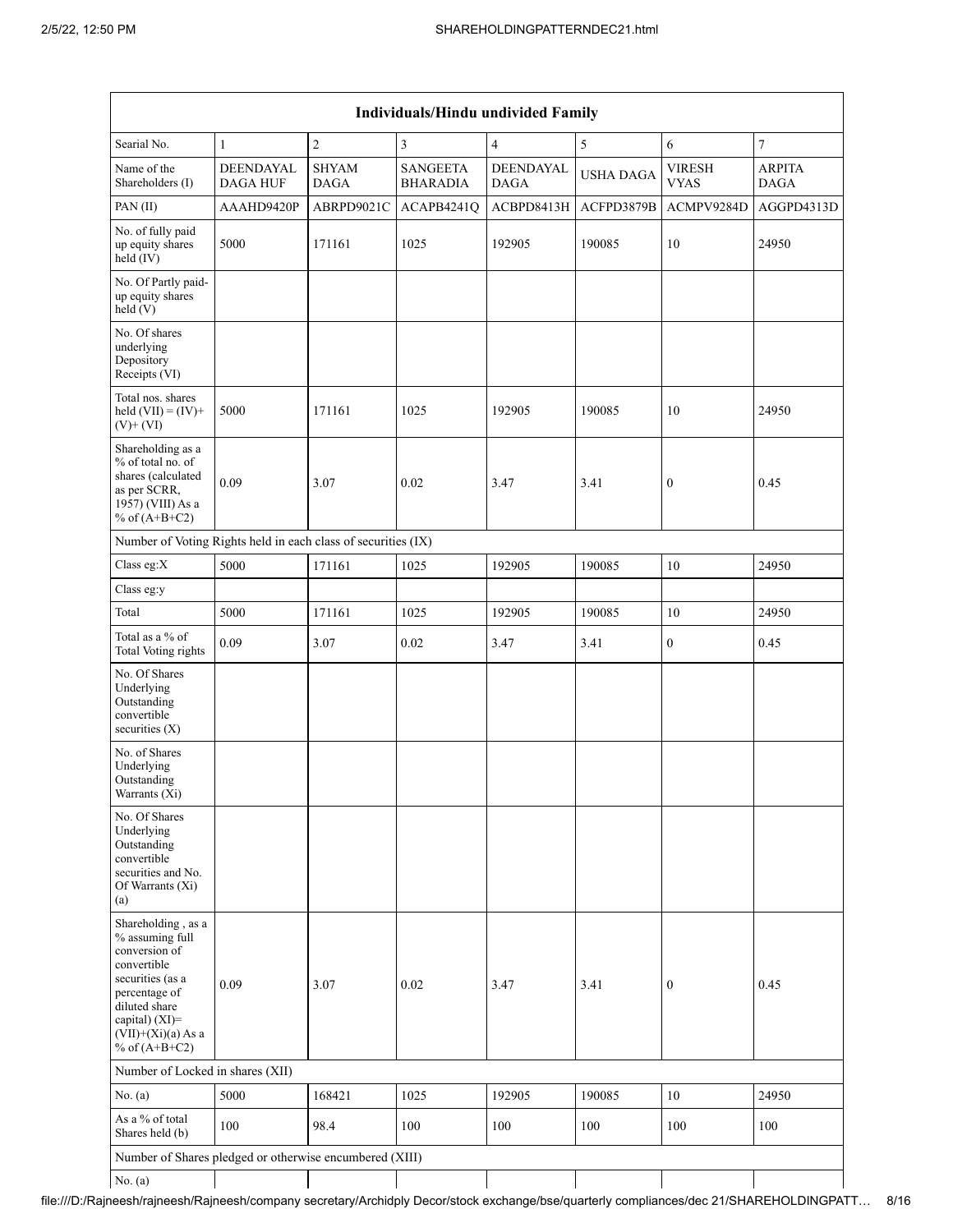### 2/5/22, 12:50 PM SHAREHOLDINGPATTERNDEC21.html

| As a % of total<br>Shares held (b)                                   |                   |          |                   |          |                   |          |              |
|----------------------------------------------------------------------|-------------------|----------|-------------------|----------|-------------------|----------|--------------|
| Number of equity<br>shares held in<br>dematerialized<br>form $(XIV)$ | 5000              | 146161   | 1025              | 192905   | 190075            | $\Omega$ | $\mathbf{0}$ |
| Reason for not providing PAN                                         |                   |          |                   |          |                   |          |              |
| Reason for not<br>providing PAN                                      |                   |          |                   |          |                   |          |              |
| Shareholder type                                                     | Promoter<br>Group | Promoter | Promoter<br>Group | Promoter | Promoter<br>Group | Promoter | Promoter     |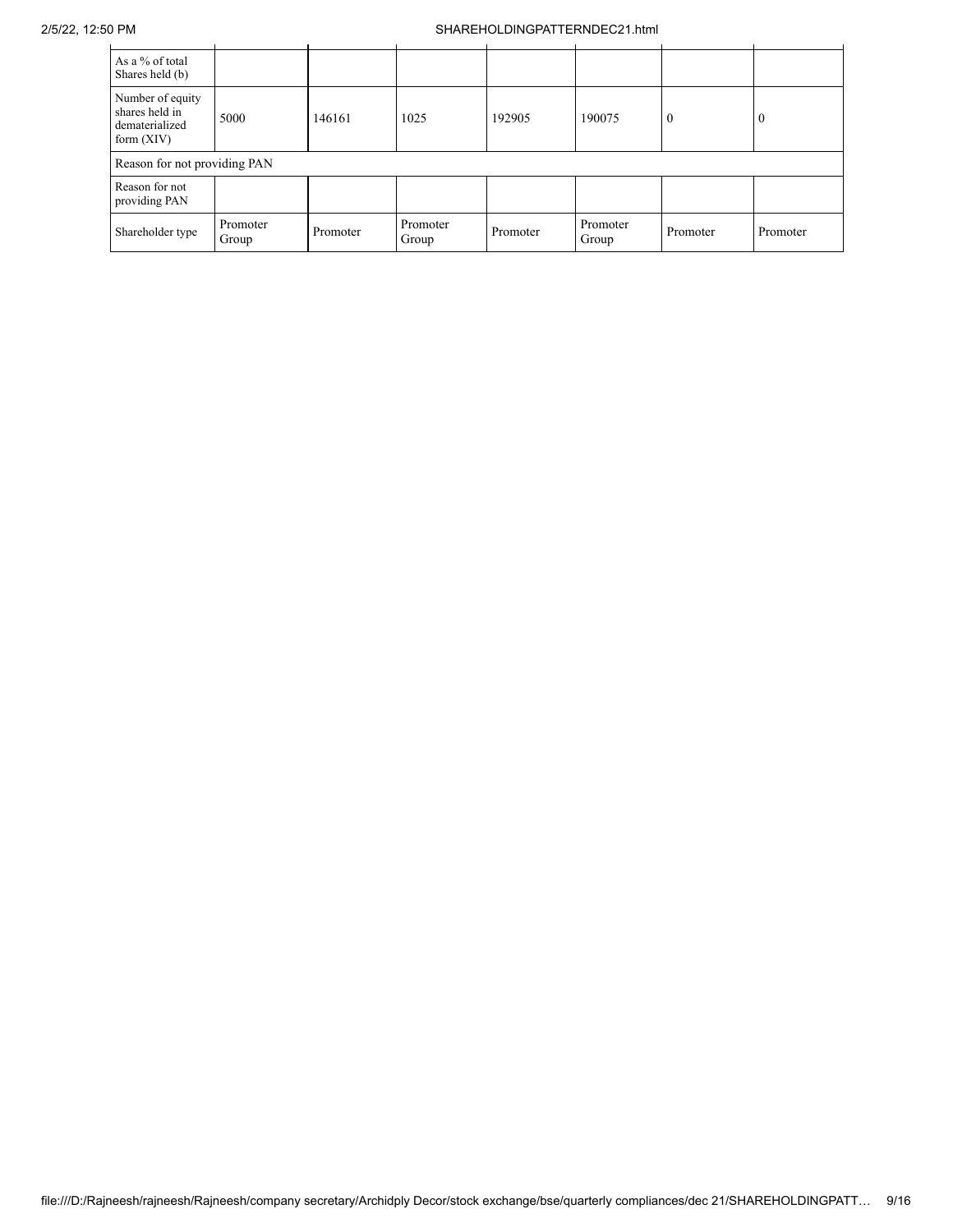|                                                                                                                                                                                          | Individuals/Hindu undivided Family                            |                    |                  |                       |  |  |  |  |  |  |
|------------------------------------------------------------------------------------------------------------------------------------------------------------------------------------------|---------------------------------------------------------------|--------------------|------------------|-----------------------|--|--|--|--|--|--|
| Searial No.                                                                                                                                                                              | $\,8\,$                                                       | 9                  | 10               |                       |  |  |  |  |  |  |
| Name of the<br>Shareholders (I)                                                                                                                                                          | <b>RAJIV DAGA</b>                                             | RAJ KISHORE PRASAD | RAJNEESH SHARMA  | Click here to go back |  |  |  |  |  |  |
| PAN(II)                                                                                                                                                                                  | AGQPD7847Q                                                    | AJNPP9480B         | BCCPS9407G       | Total                 |  |  |  |  |  |  |
| No. of fully paid<br>up equity shares<br>$held$ (IV)                                                                                                                                     | 161635                                                        | 10                 | 10               | 746791                |  |  |  |  |  |  |
| No. Of Partly paid-<br>up equity shares<br>held(V)                                                                                                                                       |                                                               |                    |                  |                       |  |  |  |  |  |  |
| No. Of shares<br>underlying<br>Depository<br>Receipts (VI)                                                                                                                               |                                                               |                    |                  |                       |  |  |  |  |  |  |
| Total nos. shares<br>held $(VII) = (IV) +$<br>$(V)$ + $(VI)$                                                                                                                             | 161635                                                        | 10                 | 10               | 746791                |  |  |  |  |  |  |
| Shareholding as a<br>% of total no. of<br>shares (calculated<br>as per SCRR,<br>1957) (VIII) As a<br>% of $(A+B+C2)$                                                                     | 2.9                                                           | $\boldsymbol{0}$   | $\boldsymbol{0}$ | 13.42                 |  |  |  |  |  |  |
|                                                                                                                                                                                          | Number of Voting Rights held in each class of securities (IX) |                    |                  |                       |  |  |  |  |  |  |
| Class eg:X                                                                                                                                                                               | 161635                                                        | $10\,$             | 10               | 746791                |  |  |  |  |  |  |
| Class eg:y                                                                                                                                                                               |                                                               |                    |                  |                       |  |  |  |  |  |  |
| Total                                                                                                                                                                                    | 161635                                                        | 10                 | 10               | 746791                |  |  |  |  |  |  |
| Total as a % of<br>Total Voting rights                                                                                                                                                   | 2.9                                                           | $\boldsymbol{0}$   | $\boldsymbol{0}$ | 13.42                 |  |  |  |  |  |  |
| No. Of Shares<br>Underlying<br>Outstanding<br>convertible<br>securities $(X)$                                                                                                            |                                                               |                    |                  |                       |  |  |  |  |  |  |
| No. of Shares<br>Underlying<br>Outstanding<br>Warrants (Xi)                                                                                                                              |                                                               |                    |                  |                       |  |  |  |  |  |  |
| No. Of Shares<br>Underlying<br>Outstanding<br>convertible<br>securities and No.<br>Of Warrants (Xi)<br>(a)                                                                               |                                                               |                    |                  |                       |  |  |  |  |  |  |
| Shareholding, as a<br>% assuming full<br>conversion of<br>convertible<br>securities (as a<br>percentage of<br>diluted share<br>capital) (XI)=<br>$(VII)+(Xi)(a)$ As a<br>% of $(A+B+C2)$ | 2.9                                                           | $\boldsymbol{0}$   | $\boldsymbol{0}$ | 13.42                 |  |  |  |  |  |  |
| Number of Locked in shares (XII)                                                                                                                                                         |                                                               |                    |                  |                       |  |  |  |  |  |  |
| No. $(a)$                                                                                                                                                                                | 161635                                                        | 10                 | 10               | 744051                |  |  |  |  |  |  |
| As a % of total<br>Shares held (b)                                                                                                                                                       | 100                                                           | 100                | 100              | 99.63                 |  |  |  |  |  |  |
|                                                                                                                                                                                          | Number of Shares pledged or otherwise encumbered (XIII)       |                    |                  |                       |  |  |  |  |  |  |
| No. $(a)$                                                                                                                                                                                |                                                               |                    |                  |                       |  |  |  |  |  |  |
|                                                                                                                                                                                          |                                                               |                    |                  |                       |  |  |  |  |  |  |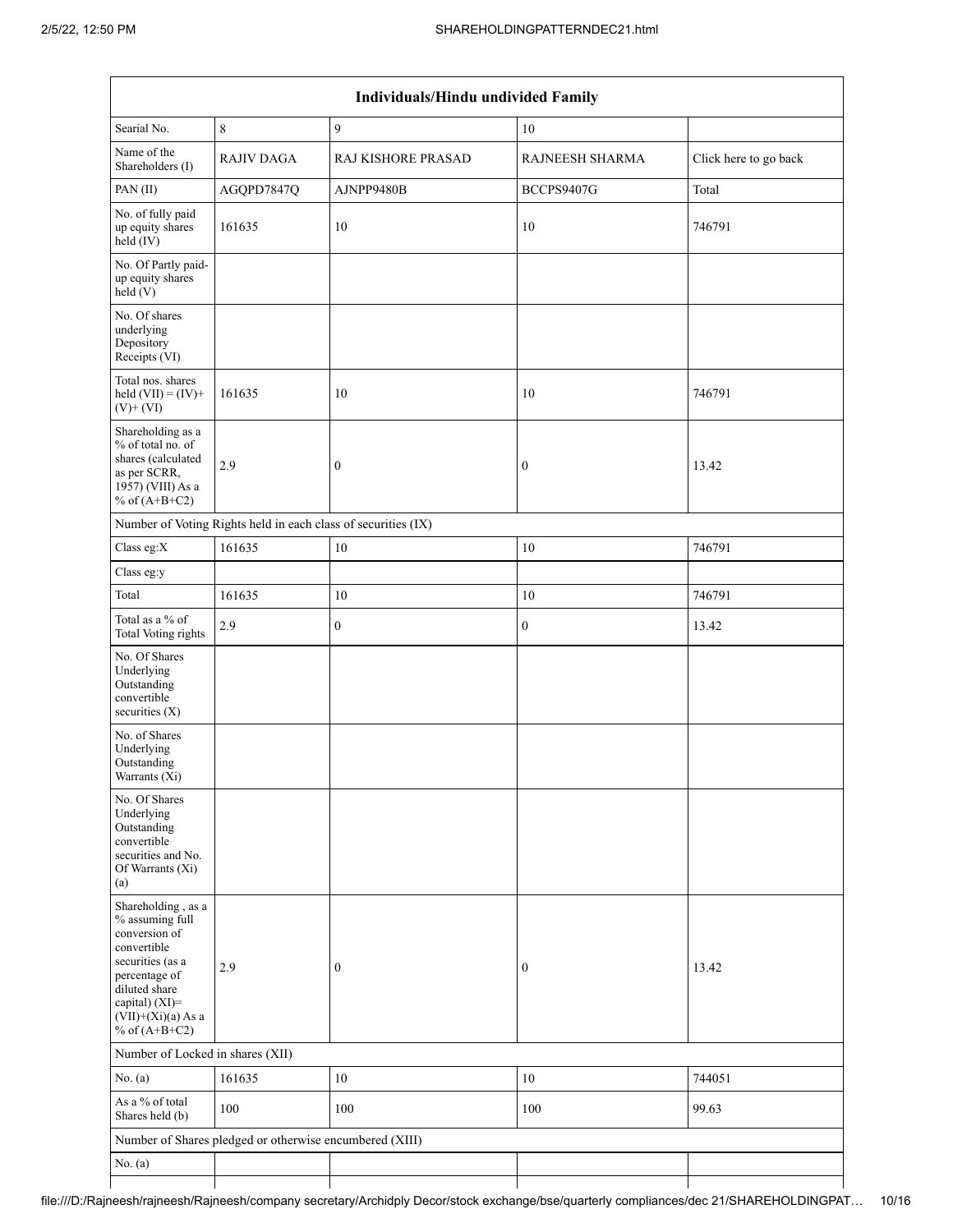### 2/5/22, 12:50 PM SHAREHOLDINGPATTERNDEC21.html

| As a % of total<br>Shares held (b)                                   |          |          |          |        |
|----------------------------------------------------------------------|----------|----------|----------|--------|
| Number of equity<br>shares held in<br>dematerialized<br>form $(XIV)$ | 161625   |          |          | 696791 |
| Reason for not providing PAN                                         |          |          |          |        |
| Reason for not<br>providing PAN                                      |          |          |          |        |
| Shareholder type                                                     | Promoter | Promoter | Promoter |        |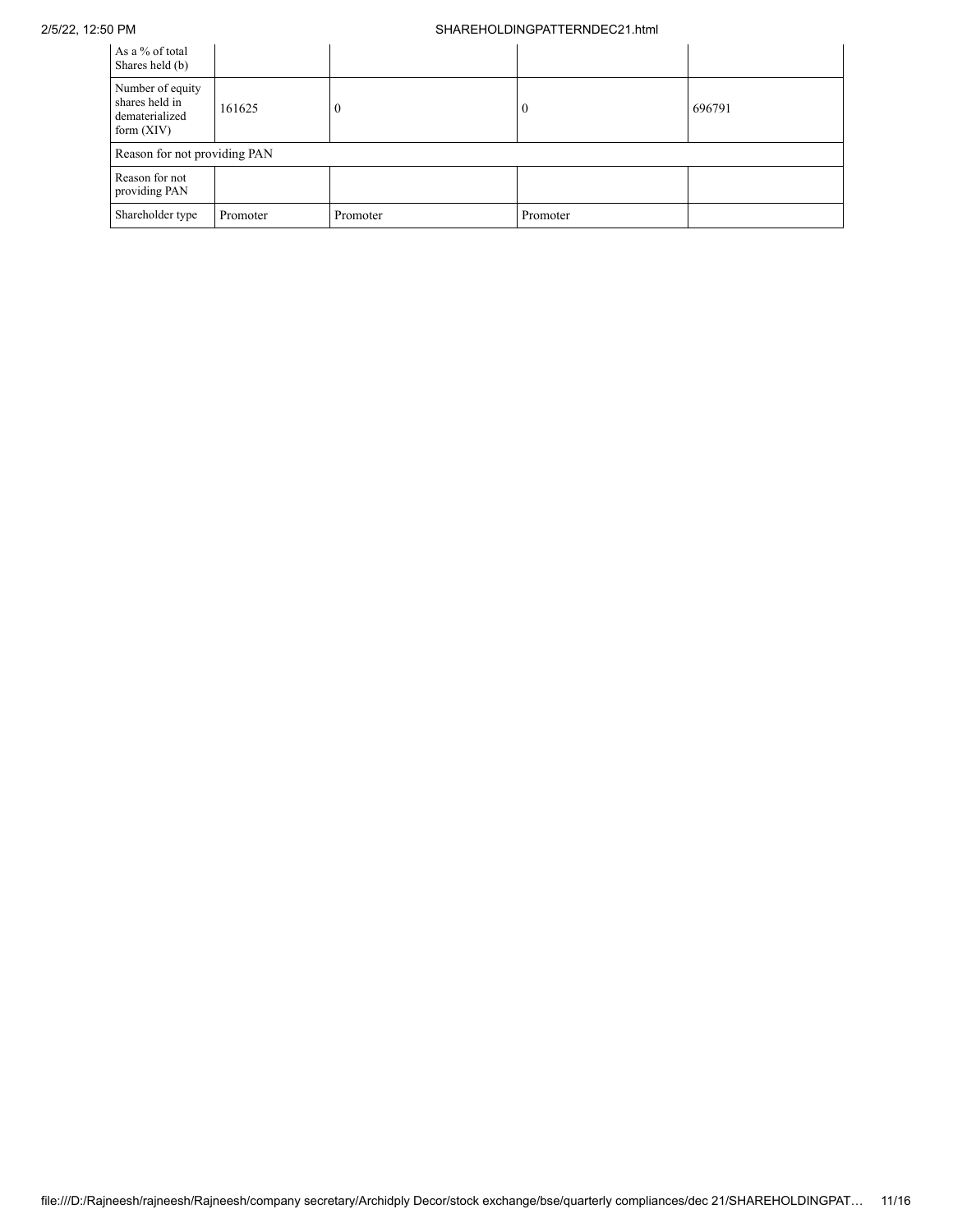|                                                                                                                                                                                                                          |                                                               |                                                   | Any Other (specify)                           |                                                                 |                                                            |                             |
|--------------------------------------------------------------------------------------------------------------------------------------------------------------------------------------------------------------------------|---------------------------------------------------------------|---------------------------------------------------|-----------------------------------------------|-----------------------------------------------------------------|------------------------------------------------------------|-----------------------------|
| Searial No.                                                                                                                                                                                                              | $\mathbf{1}$                                                  | $\sqrt{2}$                                        | 3                                             | $\overline{4}$                                                  | 5                                                          |                             |
| Category                                                                                                                                                                                                                 | <b>Bodies Corporate</b>                                       | <b>Bodies Corporate</b>                           | <b>Bodies</b><br>Corporate                    | <b>Bodies Corporate</b>                                         | <b>Bodies Corporate</b>                                    | Click<br>here to<br>go back |
| Name of the<br>Shareholders (I)                                                                                                                                                                                          | <b>ASSAM TIMBER</b><br><b>PRODUCTS</b><br>PRIVATE LIMITED     | THE MYSORE<br><b>CHIPBOARDS</b><br><b>LIMITED</b> | <b>VANRAJ</b><br><b>SUPPLIERS</b><br>PVT. LTD | <b>RAVI MARKETING</b><br><b>AND SERVICES</b><br>PRIVATE LIMITED | <b>SHREE SHYAM</b><br><b>TEA PRIVATE</b><br><b>LIMITED</b> |                             |
| PAN (II)                                                                                                                                                                                                                 | AABCA6975A                                                    | AABCT0613L                                        | AABCV0233C                                    | AACCR2511E                                                      | AAFCS9160B                                                 | Total                       |
| No. of the<br>Shareholders (I)                                                                                                                                                                                           | 1                                                             | $\mathbf{1}$                                      | 1                                             | 1                                                               | 1                                                          | 5                           |
| No. of fully paid<br>up equity shares<br>held (IV)                                                                                                                                                                       | 1102937                                                       | 449357                                            | 985877                                        | 706962                                                          | 69475                                                      | 3314608                     |
| No. Of Partly paid-<br>up equity shares<br>held (V)                                                                                                                                                                      |                                                               |                                                   |                                               |                                                                 |                                                            |                             |
| No. Of shares<br>underlying<br>Depository<br>Receipts (VI)                                                                                                                                                               |                                                               |                                                   |                                               |                                                                 |                                                            |                             |
| Total nos. shares<br>held $(VII) = (IV) +$<br>$(V)+(VI)$                                                                                                                                                                 | 1102937                                                       | 449357                                            | 985877                                        | 706962                                                          | 69475                                                      | 3314608                     |
| Shareholding as a<br>% of total no. of<br>shares (calculated<br>as per SCRR,<br>1957) (VIII) As a<br>% of $(A+B+C2)$                                                                                                     | 19.81                                                         | 8.07                                              | 17.71                                         | 12.7                                                            | 1.25                                                       | 59.55                       |
|                                                                                                                                                                                                                          | Number of Voting Rights held in each class of securities (IX) |                                                   |                                               |                                                                 |                                                            |                             |
| Class eg: X                                                                                                                                                                                                              | 1102937                                                       | 449357                                            | 985877                                        | 706962                                                          | 69475                                                      | 3314608                     |
| Class eg:y                                                                                                                                                                                                               |                                                               |                                                   |                                               |                                                                 |                                                            |                             |
| Total                                                                                                                                                                                                                    | 1102937                                                       | 449357                                            | 985877                                        | 706962                                                          | 69475                                                      | 3314608                     |
| Total as a % of<br>Total Voting rights                                                                                                                                                                                   | 19.81                                                         | 8.07                                              | 17.71                                         | 12.7                                                            | 1.25                                                       | 59.55                       |
| No. Of Shares<br>Underlying<br>Outstanding<br>convertible<br>securities $(X)$                                                                                                                                            |                                                               |                                                   |                                               |                                                                 |                                                            |                             |
| No. of Shares<br>Underlying<br>Outstanding<br>Warrants (Xi)                                                                                                                                                              |                                                               |                                                   |                                               |                                                                 |                                                            |                             |
| No. Of Shares<br>Underlying<br>Outstanding<br>convertible<br>securities and No.<br>Of Warrants (Xi)<br>(a)                                                                                                               |                                                               |                                                   |                                               |                                                                 |                                                            |                             |
| Shareholding, as a<br>% assuming full<br>conversion of<br>convertible<br>securities (as a<br>percentage of<br>diluted share<br>capital) (XI)=<br>$(VII)+(X)$ As a %<br>of $(A+B+C2)$<br>Number of Locked in shares (XII) | 19.81                                                         | 8.07                                              | 17.71                                         | 12.7                                                            | 1.25                                                       | 59.55                       |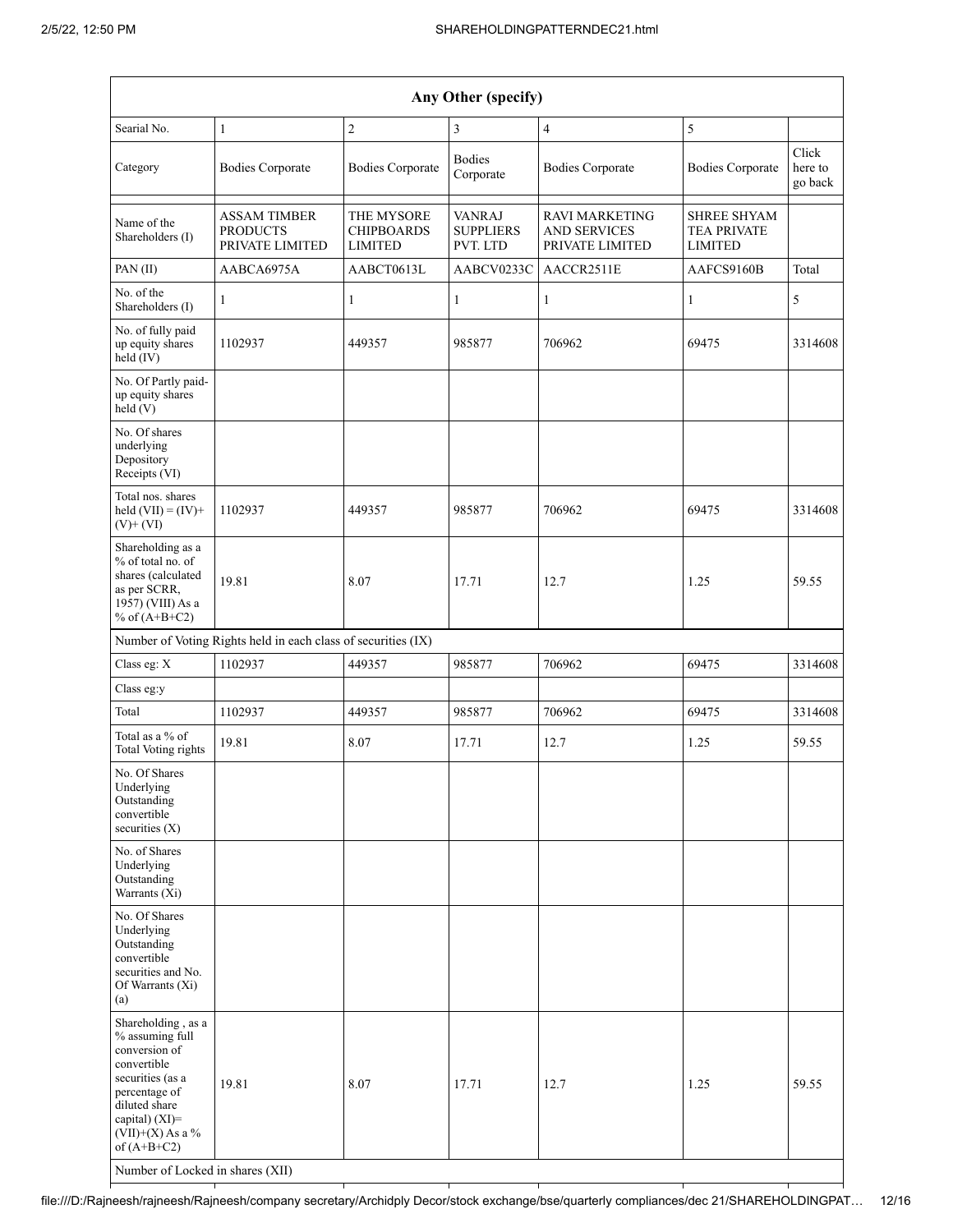## 2/5/22, 12:50 PM SHAREHOLDINGPATTERNDEC21.html

| No. $(a)$                                                            | 1102937        | 449357         | 985877            | 706962         | 69475          | 3314608 |  |  |
|----------------------------------------------------------------------|----------------|----------------|-------------------|----------------|----------------|---------|--|--|
| As a % of total<br>Shares held (b)                                   | 100            | 100            | 100               | 100            | 100            | 100     |  |  |
| Number of Shares pledged or otherwise encumbered (XIII)              |                |                |                   |                |                |         |  |  |
| No. (a)                                                              |                |                |                   |                |                |         |  |  |
| As a % of total<br>Shares held (b)                                   |                |                |                   |                |                |         |  |  |
| Number of equity<br>shares held in<br>dematerialized<br>form $(XIV)$ | 1102937        | 449357         | 985877            | 706962         | 69475          | 3314608 |  |  |
| Reason for not providing PAN                                         |                |                |                   |                |                |         |  |  |
| Reason for not<br>providing PAN                                      |                |                |                   |                |                |         |  |  |
| Shareholder type                                                     | Promoter Group | Promoter Group | Promoter<br>Group | Promoter Group | Promoter Group |         |  |  |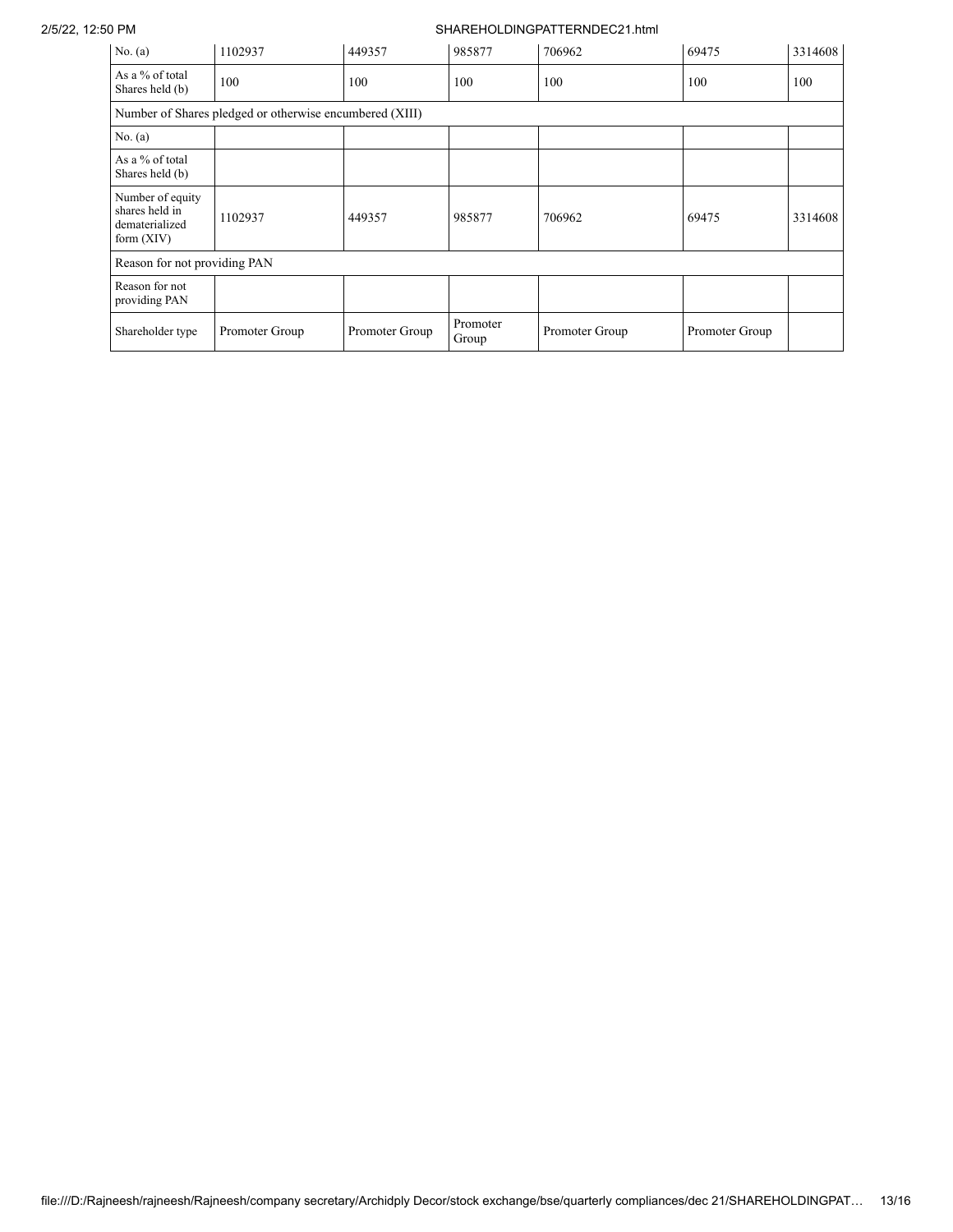| Any Other (specify)                                                                                                                                                                  |                                                               |                         |                           |                       |  |  |  |  |
|--------------------------------------------------------------------------------------------------------------------------------------------------------------------------------------|---------------------------------------------------------------|-------------------------|---------------------------|-----------------------|--|--|--|--|
| Searial No.                                                                                                                                                                          | $\mathbf{1}$                                                  | $\boldsymbol{2}$        | 3                         |                       |  |  |  |  |
| Category                                                                                                                                                                             | <b>Bodies Corporate</b>                                       | <b>Clearing Members</b> | Non-Resident Indian (NRI) |                       |  |  |  |  |
| Category / More<br>than 1 percentage                                                                                                                                                 | Category                                                      | Category                | Category                  |                       |  |  |  |  |
| Name of the<br>Shareholders (I)                                                                                                                                                      |                                                               |                         |                           | Click here to go back |  |  |  |  |
| PAN(II)                                                                                                                                                                              |                                                               |                         |                           | Total                 |  |  |  |  |
| No. of the<br>Shareholders (I)                                                                                                                                                       | 39                                                            | 17                      | 104                       | 160                   |  |  |  |  |
| No. of fully paid<br>up equity shares<br>held (IV)                                                                                                                                   | 23246                                                         | 22202                   | 25940                     | 71388                 |  |  |  |  |
| No. Of Partly paid-<br>up equity shares<br>held (V)                                                                                                                                  |                                                               |                         |                           |                       |  |  |  |  |
| No. Of shares<br>underlying<br>Depository<br>Receipts (VI)                                                                                                                           |                                                               |                         |                           |                       |  |  |  |  |
| Total nos. shares<br>held $(VII) = (IV) +$<br>$(V)$ + $(VI)$                                                                                                                         | 23246                                                         | 22202                   | 25940                     | 71388                 |  |  |  |  |
| Shareholding as a<br>% of total no. of<br>shares (calculated<br>as per SCRR,<br>1957) (VIII) As a<br>% of $(A+B+C2)$                                                                 | 0.42                                                          | 0.4                     | 0.47                      | 1.29                  |  |  |  |  |
|                                                                                                                                                                                      | Number of Voting Rights held in each class of securities (IX) |                         |                           |                       |  |  |  |  |
| Class eg: X                                                                                                                                                                          | 23246                                                         | 22202                   | 25940                     | 71388                 |  |  |  |  |
| Class eg:y                                                                                                                                                                           |                                                               |                         |                           |                       |  |  |  |  |
| Total                                                                                                                                                                                | 23246                                                         | 22202                   | 25940                     | 71388                 |  |  |  |  |
| Total as a % of<br><b>Total Voting rights</b>                                                                                                                                        | 0.42                                                          | 0.4                     | 0.47                      | 1.29                  |  |  |  |  |
| No. Of Shares<br>Underlying<br>Outstanding<br>convertible<br>securities $(X)$                                                                                                        |                                                               |                         |                           |                       |  |  |  |  |
| No. of Shares<br>Underlying<br>Outstanding<br>Warrants (Xi)                                                                                                                          |                                                               |                         |                           |                       |  |  |  |  |
| No. Of Shares<br>Underlying<br>Outstanding<br>convertible<br>securities and No.<br>Of Warrants (Xi)<br>(a)                                                                           |                                                               |                         |                           |                       |  |  |  |  |
| Shareholding, as a<br>% assuming full<br>conversion of<br>convertible<br>securities (as a<br>percentage of<br>diluted share<br>capital) (XI)=<br>$(VII)+(X)$ As a %<br>of $(A+B+C2)$ | 0.42                                                          | 0.4                     | 0.47                      | 1.29                  |  |  |  |  |
| Number of Locked in shares (XII)                                                                                                                                                     |                                                               |                         |                           |                       |  |  |  |  |
| No. $(a)$                                                                                                                                                                            |                                                               |                         |                           |                       |  |  |  |  |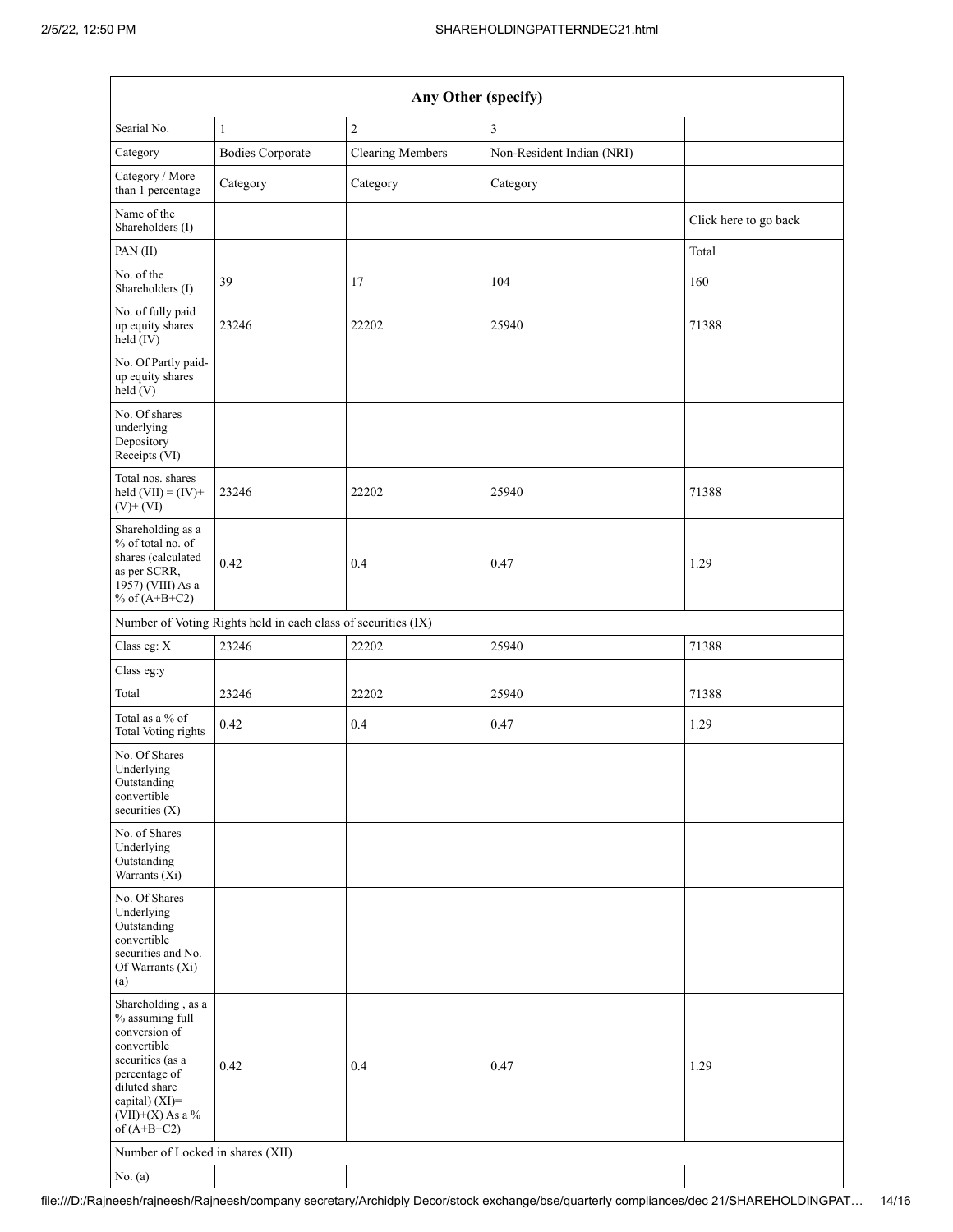| As a % of total<br>Shares held (b)                                   |       |       |       |       |  |  |
|----------------------------------------------------------------------|-------|-------|-------|-------|--|--|
| Number of equity<br>shares held in<br>dematerialized<br>form $(XIV)$ | 22440 | 22202 | 17304 | 61946 |  |  |
| Reason for not providing PAN                                         |       |       |       |       |  |  |
| Reason for not<br>providing PAN                                      |       |       |       |       |  |  |